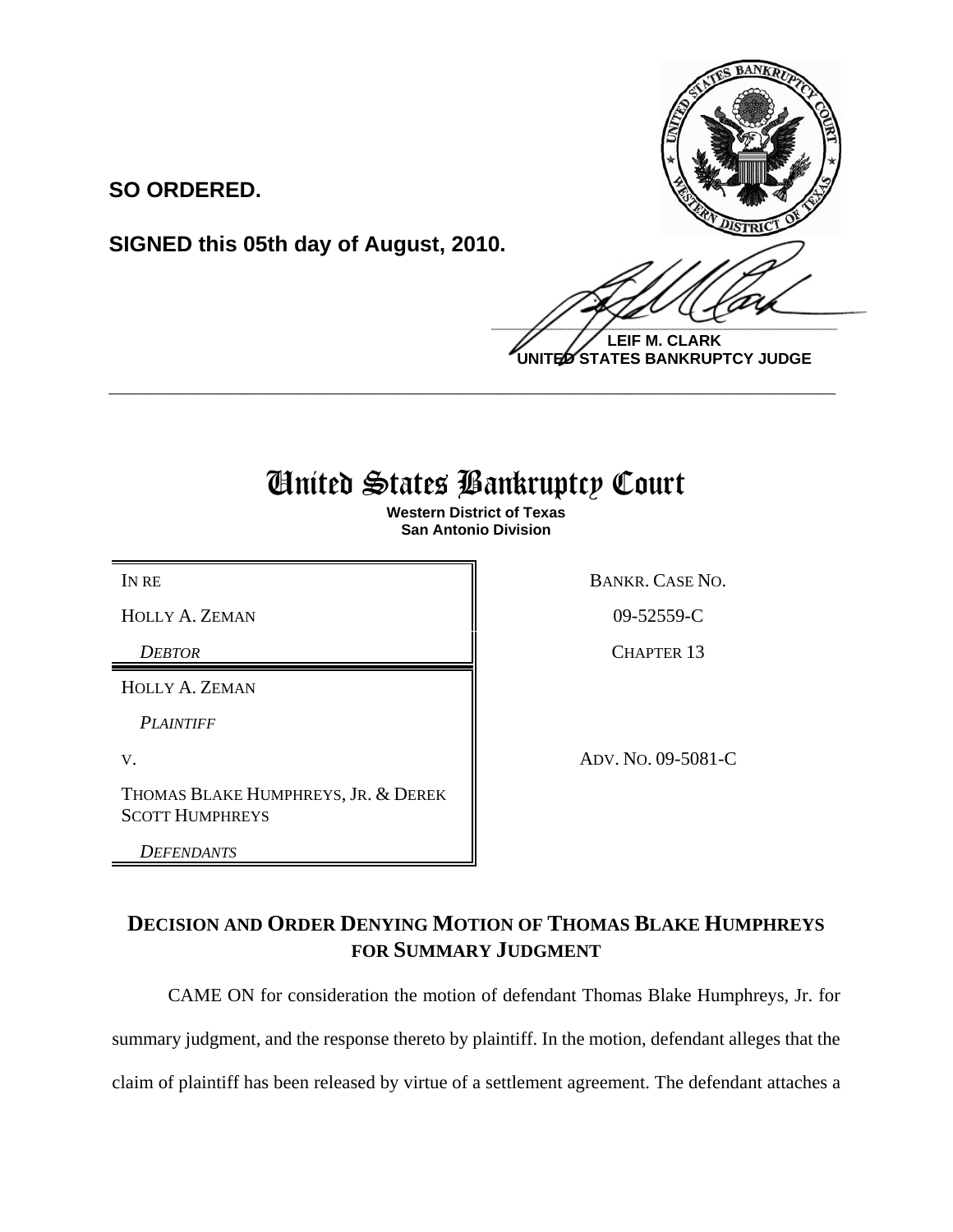copy of the settlement agreement as an exhibit to the motion, along with an affidavit from the movant. The plaintiff, in response, claims that the settlement agreement was obtained during the pendency of a bankruptcy case and so cannot be enforceable because the debtor never had the authority to compromise and settle a claim belonging to her bankruptcy estate – no motion was filed and no court order approving any compromise was ever entered. Alternatively, the plaintiff says that the release was obtained fraudulently by way of misrepresentations by the defendant. No exhibits or controverting affidavits accompany the response to the motion for summary judgment.

When a defendant moves for summary judgment on an affirmative defense such as release, the defendant must show that all the elements for the affirmative defense are established, and that as a matter of law, the affirmative defense completely defeats the plaintiff's cause of action. See FED.R.CIV.P.56(c); *Chaplin v. NationsCredit Corp.*, 307 F.3d 368, 372 (5<sup>th</sup> Cir. 2002); *Fontenot v. Upjohn Co.* 780 F.2d 1190, 1194 ( $5<sup>th</sup>$  Cir. 1986). The movant bears the burden of demonstrating that summary judgment is appropriate. *Celotex Corp. v. Catrett*, 477 U.S. 317, 323 (1986). If a movant meets this burden, then the respondent must produce probative evidence demonstrating the existence of an issue of triable fact on at least one element of the affirmative defense. *See Kansa Reinsurance Co. v. Congressional Mortg. Corp.*, 20 F.3d 1362, 1371 (5<sup>th</sup> Cir. 1994).

A release is an agreement by one party to surrender its cause of action against the other party. *Dresser Industries, Inc. v. Page Petroleum, Inc.*, 953 S.W.2d 505, 508 (Tex. 1993). The question whether a release is enforceable is a question of law. *Ranger Ins. Co. v. Ward*, 107 S.W.3d 820, 824 (Tex.App.– Texarkana 2003, pet. den.). An avoidance defense such as fraud or mistake must be affirmatively pled (and proven). *See Nationwide Mut. Ins. Co. v. Toman*, 660 S.W.2d 574, 576 (Tex.App. – San Antonio 1983, no writ). The release in question in this case is a standard form of release, and is unambiguous. It is presumed to have been given for fair consideration, the contract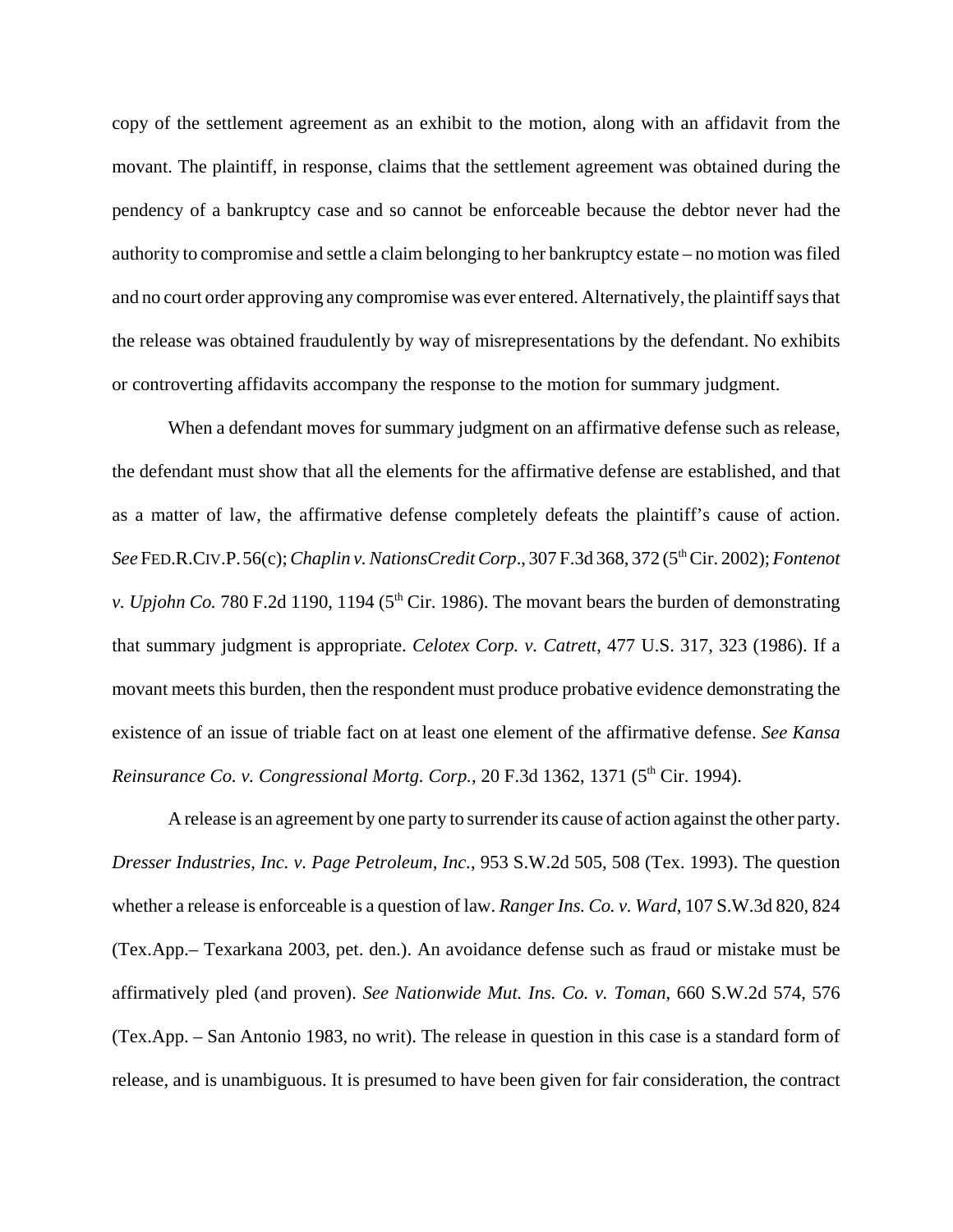itself reciting consideration in support of its various provisions. Plaintiff maintains in her response that there was, in fact, no fair consideration given. However, to raise that issue, plaintiff needed to offer summary judgment evidence to that effect. There is no summary judgment evidence offered in the response. Nor, for that matter, is there any evidence proffered in support of other allegations made in the response, such as fraud in the procurement of the release.

Of special concern to the court was plaintiff's suggestion that the release was invalid as a matter of law because it was executed while the debtor was in bankruptcy. A review of the docket from the previous case shows that the debtor's previous case, Bankr. Case No. 08-52896, was not dismissed by order of the court until April 20, 2009 (a date of which this court can take judicial notice, as it is reflected in the court's official docketing records). It thus appears that the debtor, by this agreement, compromised an asset of the estate without court approval (and prior to confirmation of a plan). The cause of action against the Humphreys is clearly property of the estate under section 541(a)(1). *See Suter v. Goedert*, 396 B.R. 535, 549 (D.Nev. 2008); *Goodwin v. Mickey Thompson Entm't Group (In re Mickey Thompson)*, 292 B.R. 415, 421 (9<sup>th</sup> Cir. BAP 2003). And the chapter 13 debtor is accorded the exclusive powers to use, sell or lease property of the estate under section 363(b). *Id.; see also* 11 U.S.C. § 1303. The compromise of a cause of action is akin to the sale of that asset under section 363(b). *In re Ramsey*, 356 B.R. 217, 226 (Bankr. D.Kan. 2006). If a debtor, acting with the powers of a trustee, disposes of property out of the ordinary course of business without prior court approval, then the transaction may be unwound as invalid. *See In re Lavigne*, 183 B.R. 65, 69 (Bankr. S.D.N.Y. 1995), *aff'd* 114 F.3d 379 (2nd Cir. 1997). The debtor's purported agreement to accept a one-time cash payment of \$10,000 on a long-term obligation well in excess of that amount is clearly an out of the ordinary course of business transaction that cannot be enforced because it was done without prior court approval and without notice to creditors of the estate.